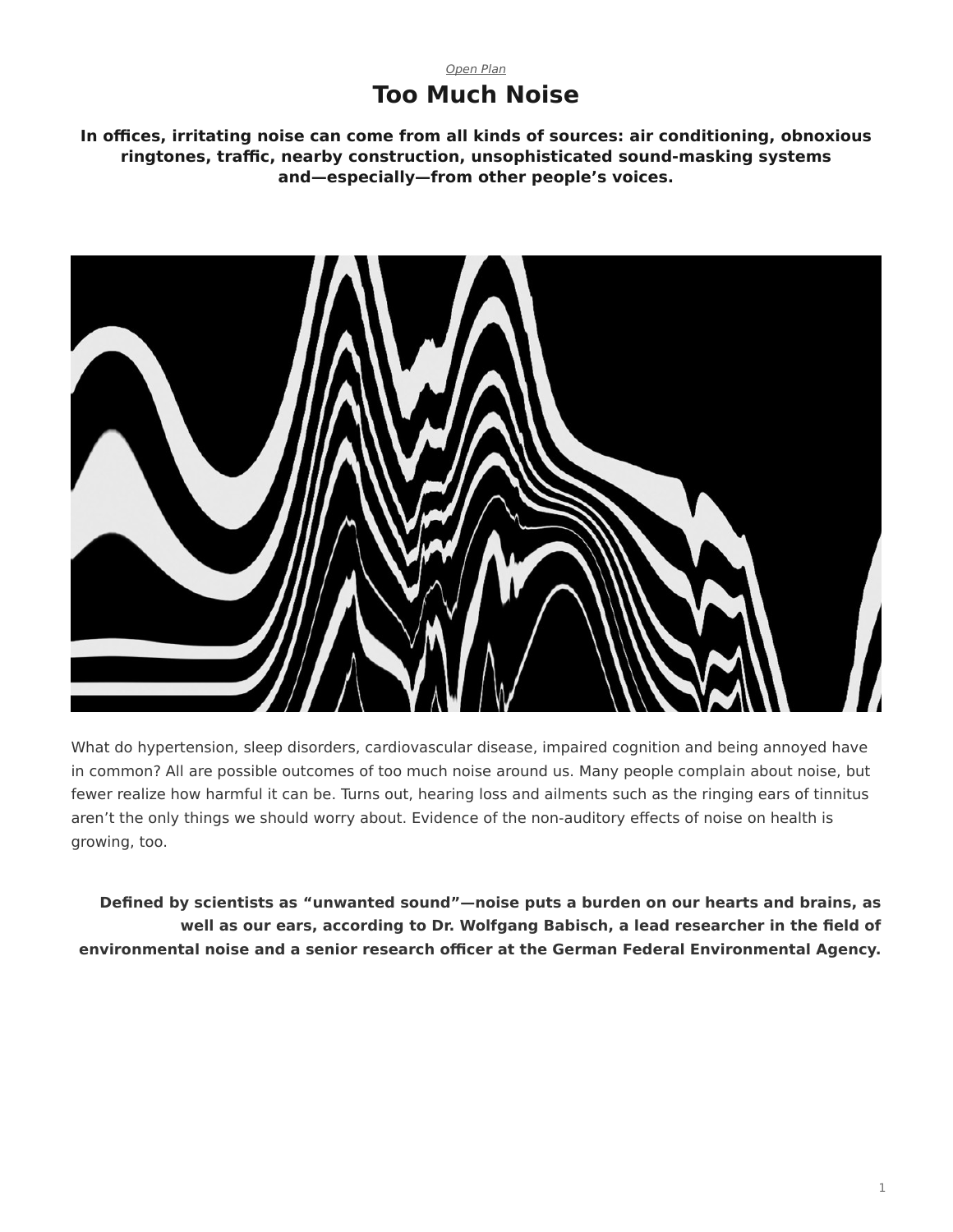# **NOISE**

In offices, irritating noise can come from all kinds of sources: air conditioning, obnoxious ringtones, traffic, nearby construction, unsophisticated sound-masking systems and—especially—from other people's voices, says Julian Treasure, chairman of a United Kingdom-based consultancy, The Sound Agency. Noisy environments tend to only get worse over time, because people start speaking louder as it gets noisier around them (known as the Lombard effect).

Annoyance is the most common response to noise, says Babisch, and that's not as trivial as it may sound. We are easily set off by noise because we have been programmed as humans to be aware of sounds as possible dangers, going back to when our evolutionary predecessors had many enemies in the wild. This sensitivity to sounds has stayed in our neurobiology—we're constantly alert to our environment, and noise easily makes us uneasy. Lab studies on humans as well as animals have shown that exposure to noise arouses the nervous system, causing rising blood pressure and the release of stress hormones. Over time, these instinctive responses can stress the cardiovascular system and give rise to negative outcomes such as anger and exhaustion.

As if those effects aren't bad enough, cognitive impairment is another non-auditory result of noise that researchers have been studying. More than 20 studies in multiple countries have shown that environmental noise negatively affects school children's learning.

Without effective acoustical solutions, experts say, the negative impacts of day-to-day noise in many office environments can also be significant.

First, there's the nature of the noise itself. It's fluctuating, which is more annoying than constant noise levels, according to Babisch, and it contains talking, which is "more distracting than broadband noise with no informational content."

"Cognitively, there is plenty of research now that shows that the most destructive sound of all is other people's conversations," agrees Treasure. "We have bandwidth for roughly 1.6 human conversations. So if you're hearing somebody's conversation, then that's taking up 1 of your 1.6. Even if you don't want to listen to it, you can't stop it: You have no earlids. And that means you've just .6 left to listen to your own inner voice."

The level of noise for the type of work that is supposed to happen in offices today is also an issue. In some open-plan offices, noise ranges from 60 to 65 decibels. That may seem minor compared to a busy highway that generates 85 decibels or a refrigerator that hums along at 40, but it can make cognitively demanding work difficult. Recognizing this, the German Association of Engineers has set noise standards in their country for various types of work. While 70 decibels is acceptable for simple or mainly transactional office work, 55 decibels is the requirement for what the association terms "mainly intellectual work." They identify this as work characterized by high complexity and demanding creative thinking, decision-making, solving problems and effectively communicating—precisely the kind of knowledge work that, when performed well, puts leading enterprises ahead.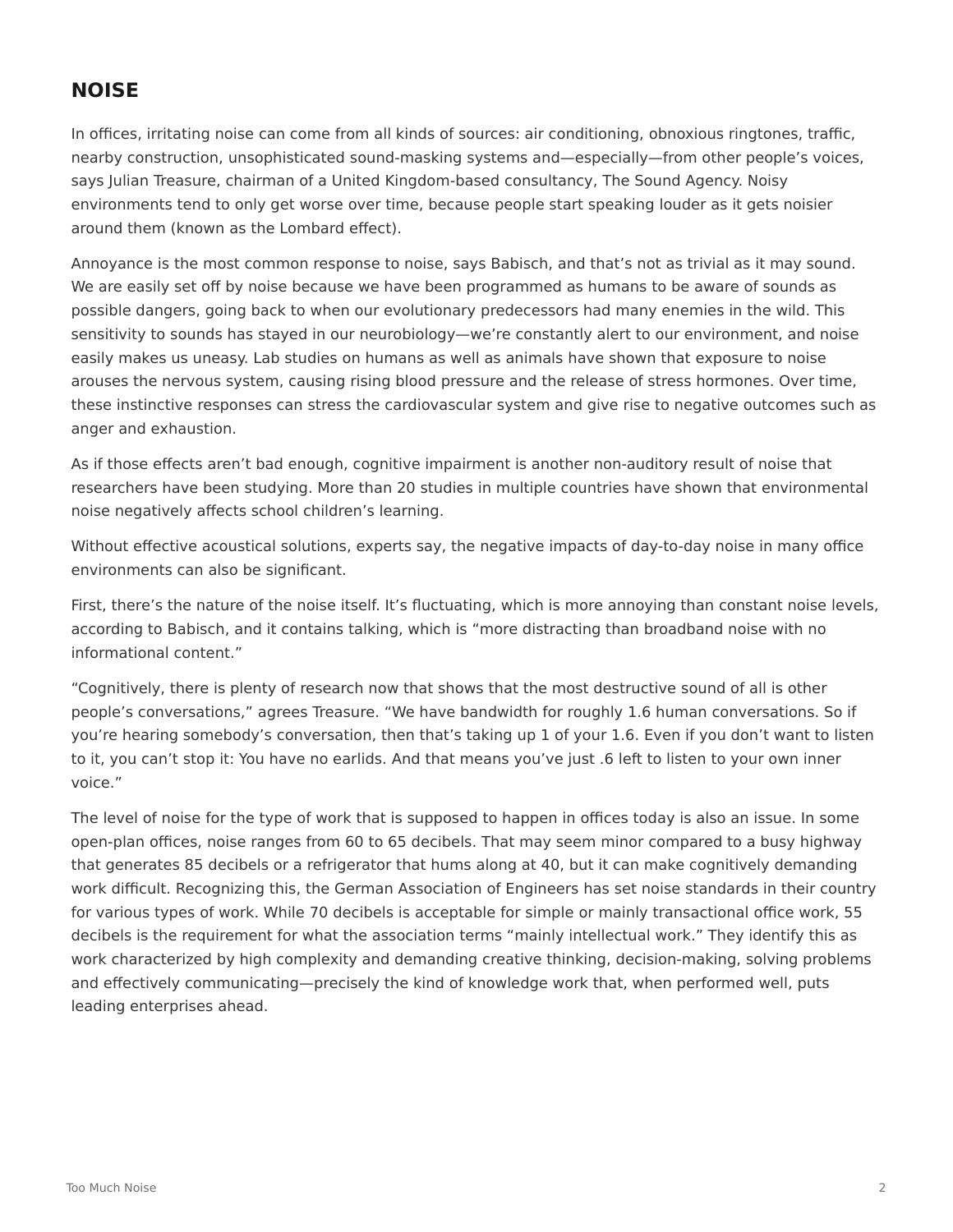The recommended noise level for intellectual work pertains to participating in discussions and meetings as well as working solo. In fact, the association recommends the same limit on noise for a doctor performing surgery as for office workers doing intellectual work, alone or together.

### **"There is plenty of research that shows that the most destructive sound of all is other people's conversations."**

#### **JULIAN TREASURE**

The noise level of 60-65 decibels that's common in some open-plan offices is not only too loud for concentration, it can also impede effective collaboration by causing speech interference. As Babisch explains it, the sound level of speech is about 60 decibels if people talk to one another, in normal tones without raising their voices, at a distance of about one meter (3 ¼ feet). This means any other noise within that same range—someone else talking nearby, for instance—can cause speech interference, so not all the words may be fully heard. "Nevertheless," he says, "a sentence may be understood because of cortical processing. This, however, is an active process that may cause reaction leading to adverse effects in the longer run of chronic noise exposure."

In other words, in noisy environments with poor acoustics, workers can as easily get stressed by trying to hear others as by trying not to hear others—a lose/lose proposition.

The solution, says Treasure, is a variety of workplace environments, each designed with consciousness of sound for the task and the people using the spaces. Work environments need to be designed not just for appearance, but also for experience in all the senses, especially hearing. "Consciousness of sound is a new tool to design with," says Treasure. "Good acoustics can make environments more productive."

Solving for noise in workplaces isn't easy. Four walls and a door don't necessarily make for good acoustics, because sound, like water, can spread through the smallest gap. Within any environment, sound can be either sealed, absorbed or masked. Each method has advantages and disadvantages that should be carefully weighed, because controlling sound within acceptable levels of tolerance has become a design imperative and an important metric for the overall effectiveness of a space.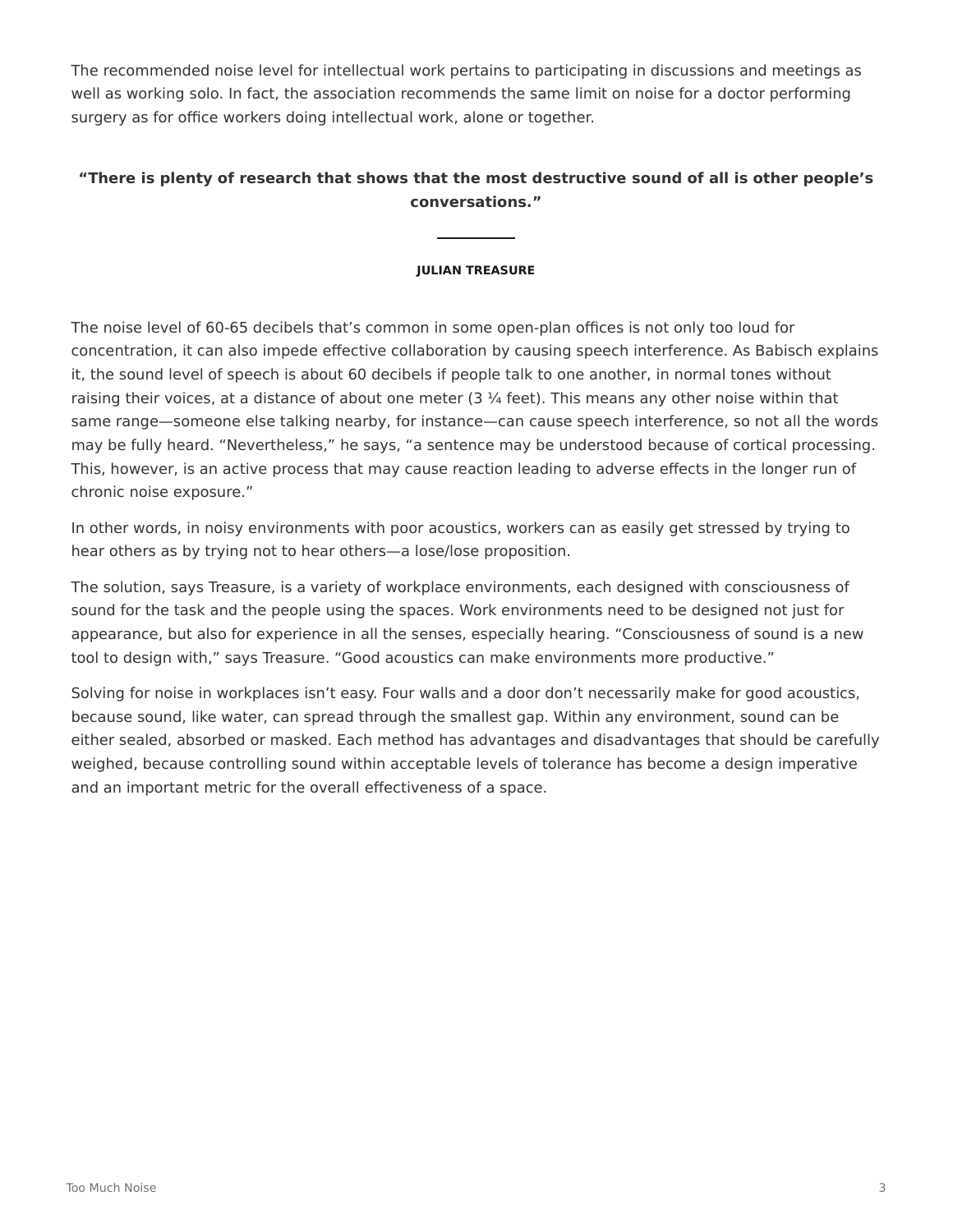

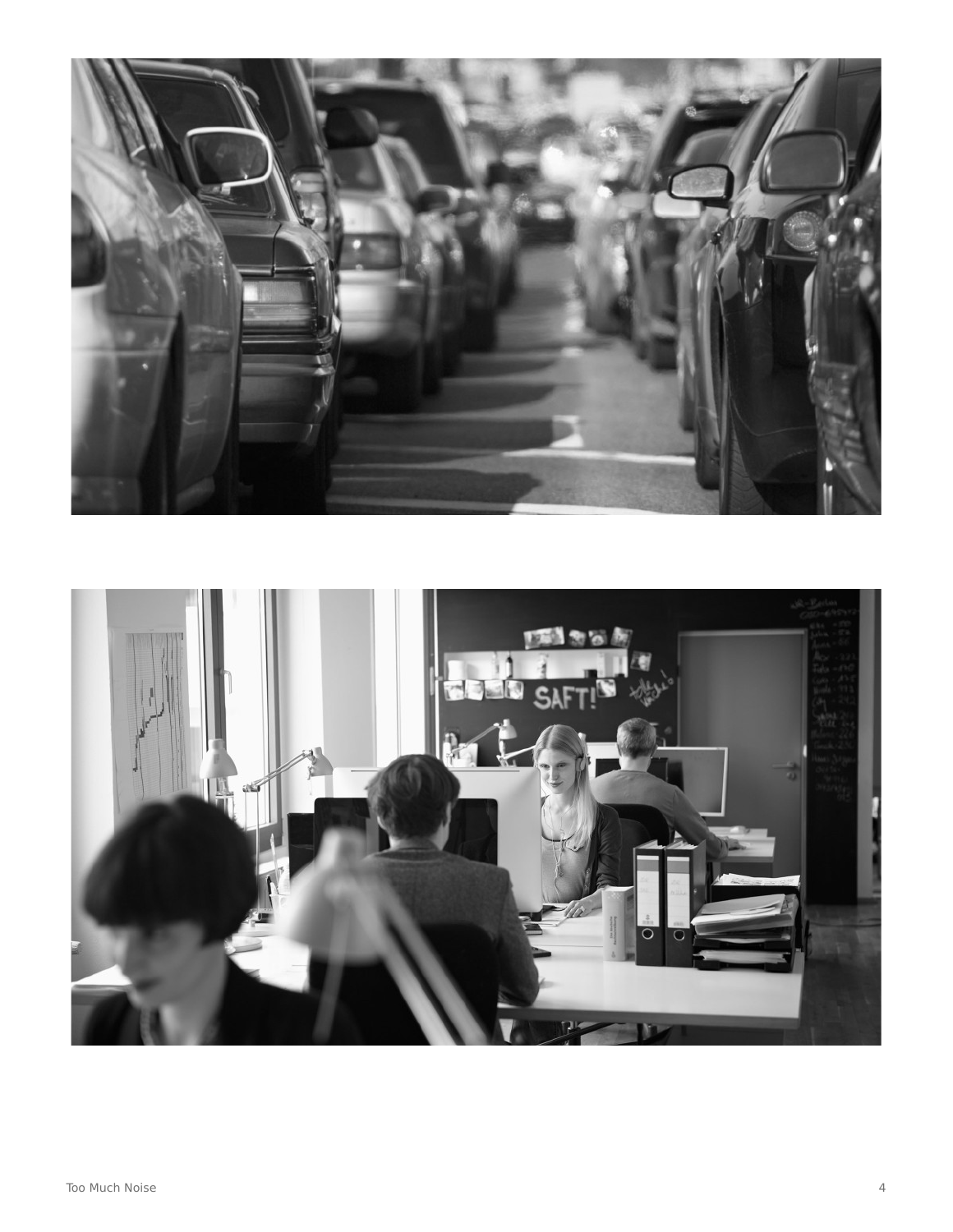

# **Introducing New Research on Engagement + the Global Workplace**

1/3 of workers in 17 of the world's most important economies is disengaged, according to new research from Steelcase. Working with global research firm Ipos, the Steelcase Global Report is the first to explore the relationship between engagement and the workplace.

### **Featured Products**

**[+About Steelcase](https://www.steelcase.com/asia-en/about/steelcase/our-company/)**

**+Customer Care**

**+Legal Notices**